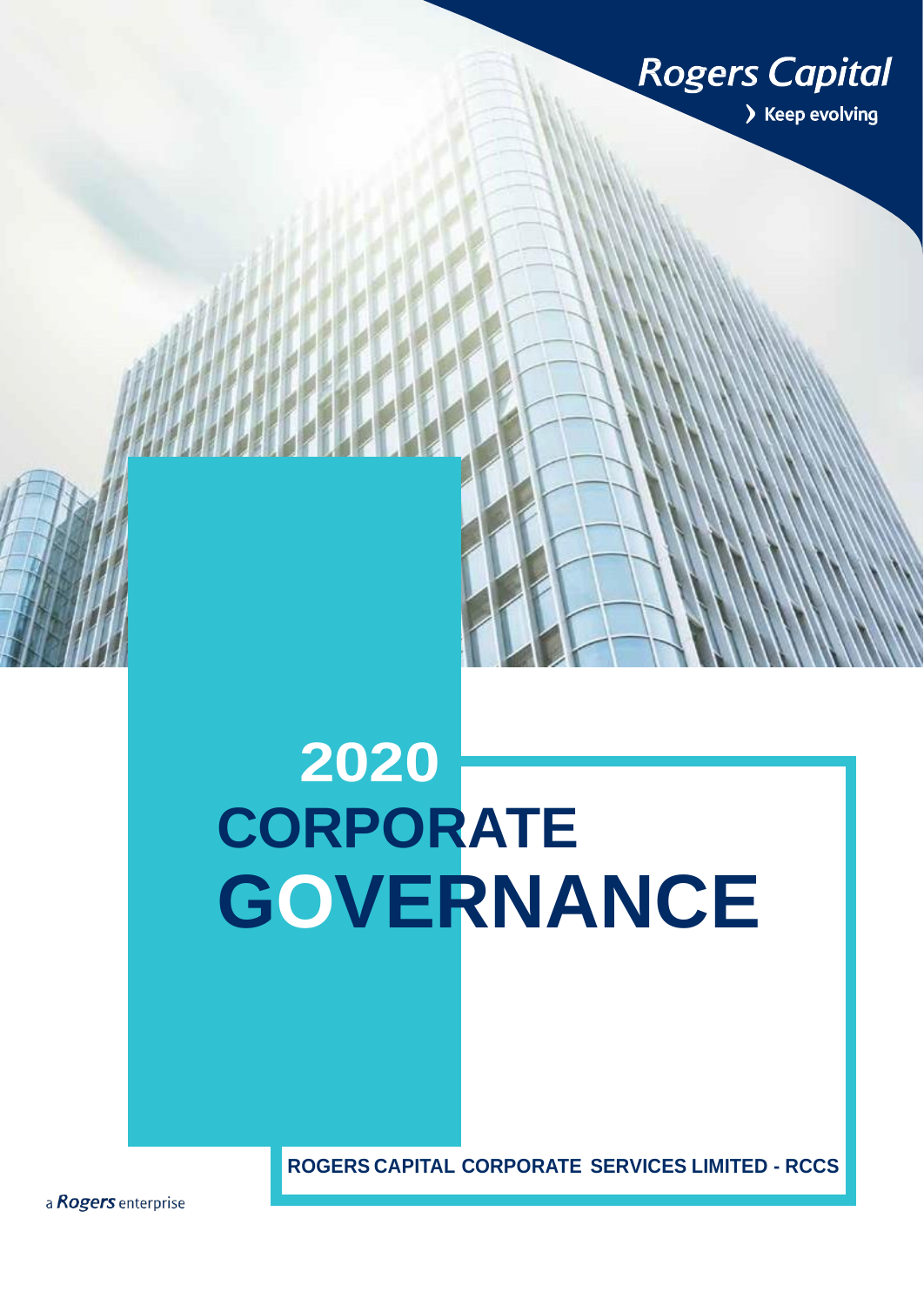### **TABLE OF CONTENTS**

### 01 | THE COMPANY

### 02 | PROCESS

| Appointment of Independent Non-Exe |
|------------------------------------|
|                                    |
|                                    |
|                                    |

### 03 | POSITION STATEMENTS AND PROFILES

### 04 | OTHERS

| Information Technology Policy |
|-------------------------------|

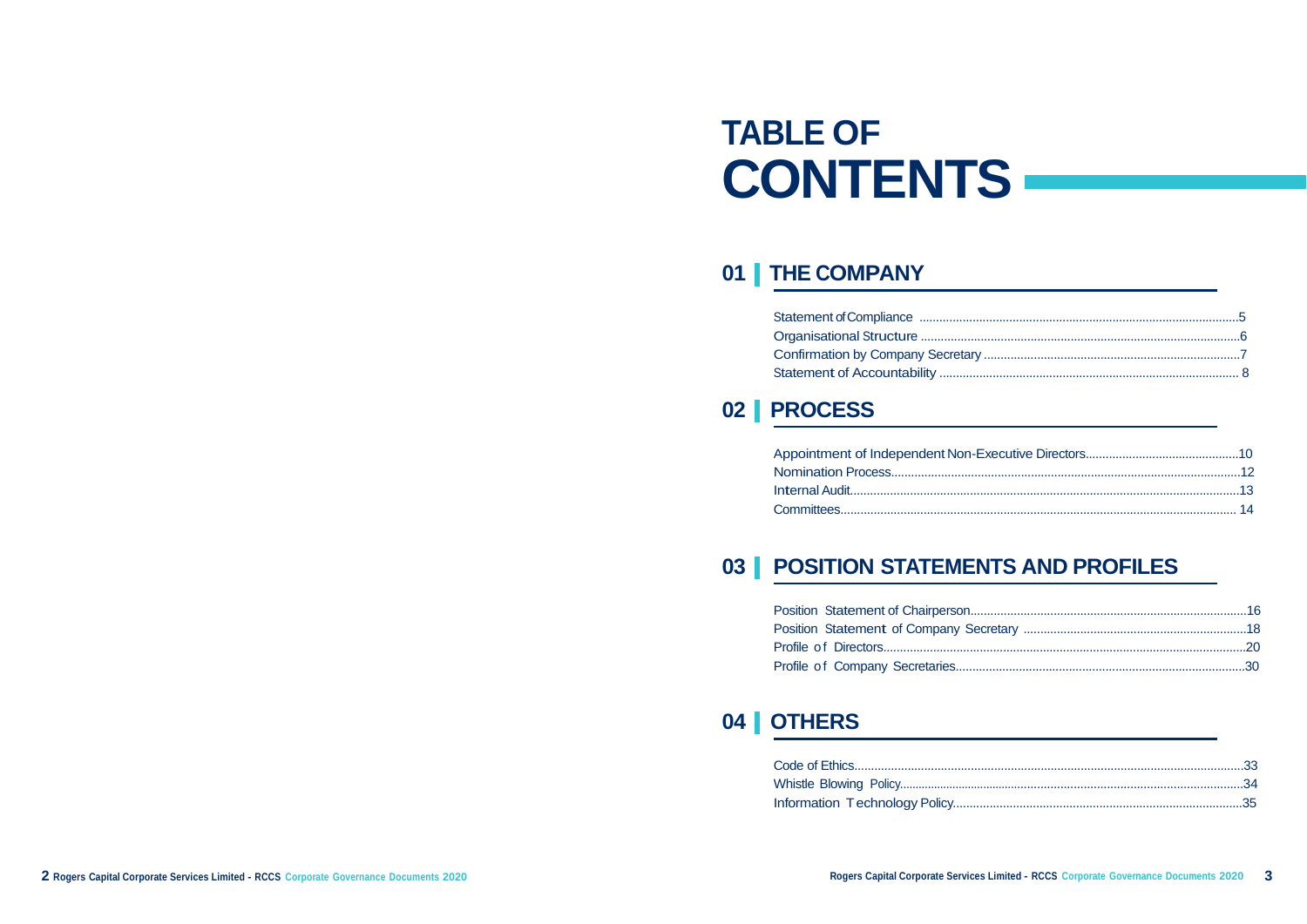# **01 THE COMPANY**

### **STATEMENT OF COMPLIANCE**

#### STATEMENT OF COMPLIANCE

Throughout the period ended 30 June 2020 to the best of the Board's knowledge Rogers Capital Corporate Services Limited ('RCCS or the 'company') has compiled with the National Code of Corporate Governance for Mauritius (2016). RCCS has applied all of the principles setoutin the Code and explained how these principles have been applied.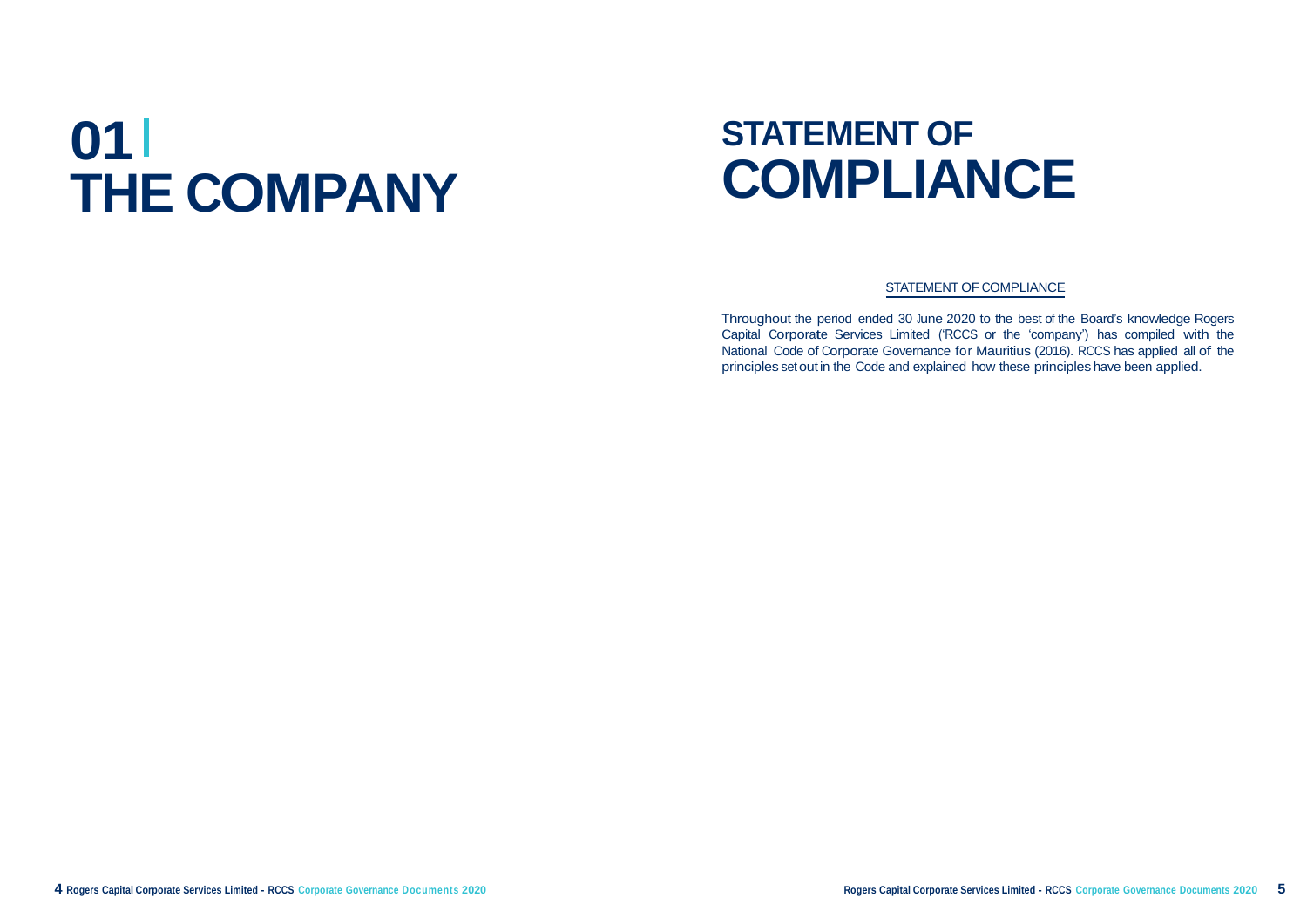### **ORGANISATIONAL STRUCTURE**

### **CONFIRMATION BY COMPANY SECRETARY**

#### TO WHOM IT MAY CONCERN

Kindly note that the company Rogers Capital Corporate Services Limited (the 'company') has not adopted any constitution to date and in accordance with S41 of the Companies Act 2001 (the 'Act'), the rights, powers, duties and obligations of the Company. the Board, each director and each shareholder shall be those set out in the Act.



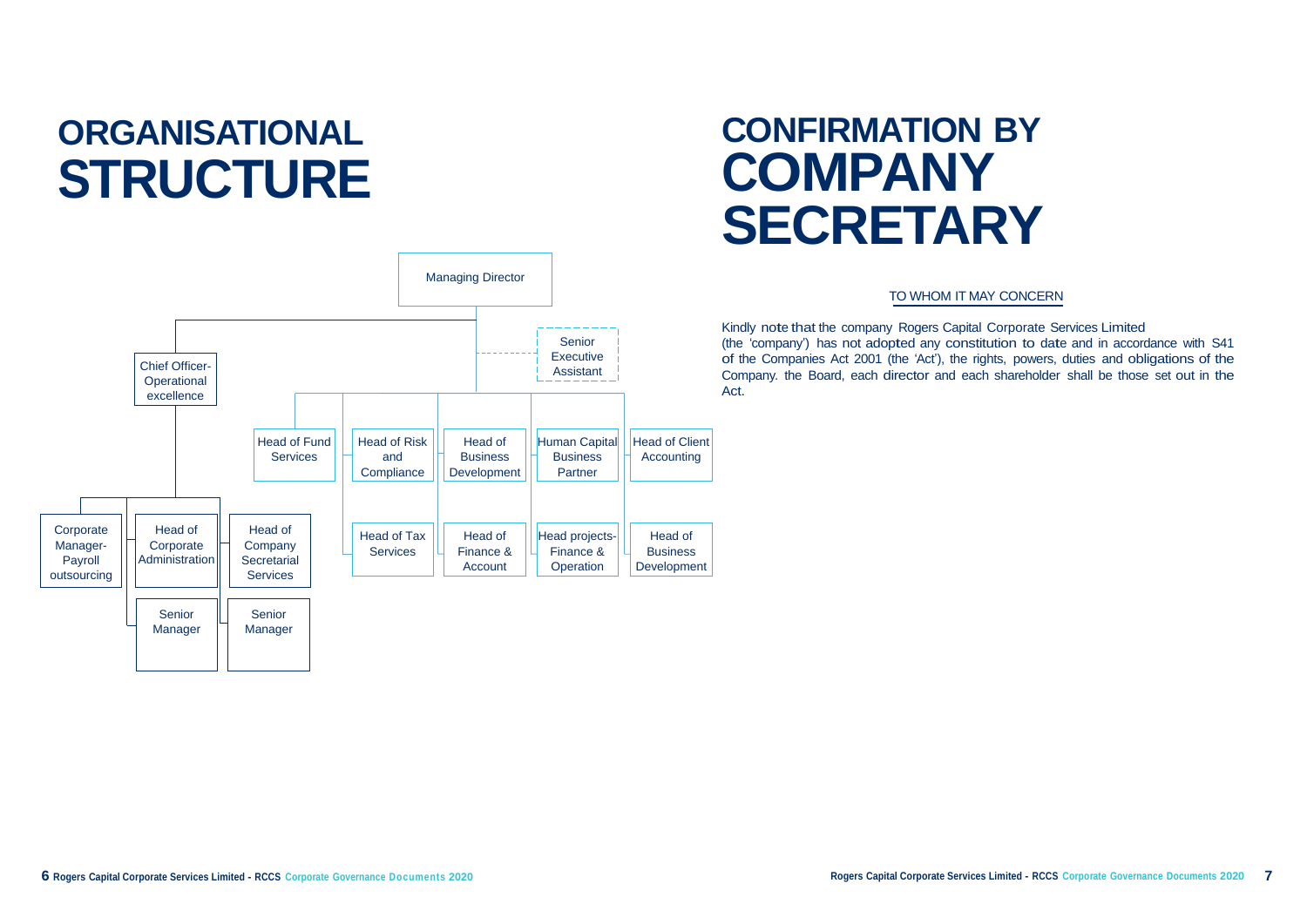## **ACCOUNTABILITY OPPORTMENT OF<br>
STATEMENT OF**<br> **A CCOLUNITA DILITY**

# **THE PROCESS**

Services offered by Rogers Capital Corporate Services Limited (either directly or through its subsidiaries)

- Corporate & Trust Services
- Fund
- Tax Specialists
- Outsourcing Services
- Advisory Services
- Captive Insurance Management
- Live and Work in Mauritius

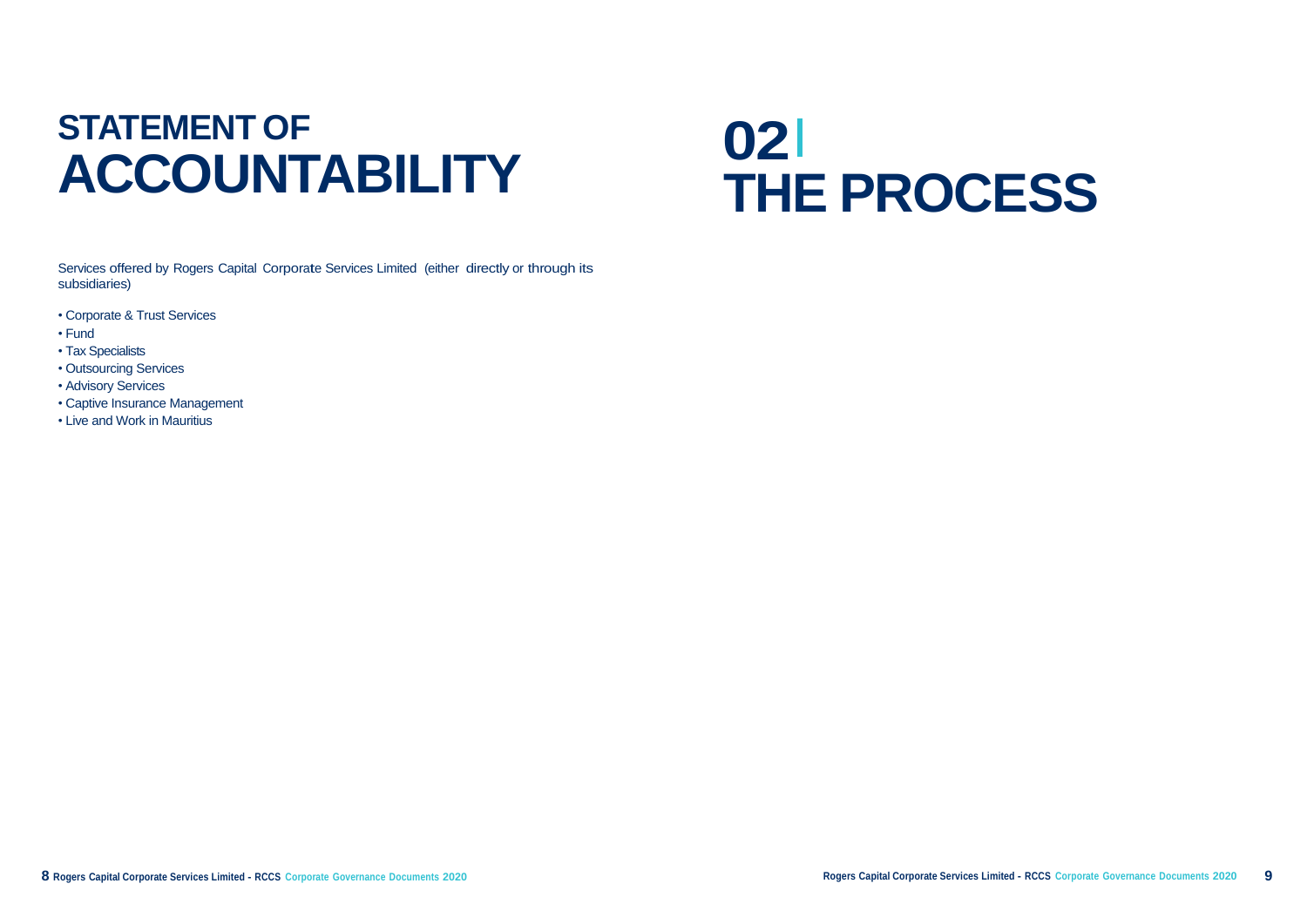## **APPOINTMENT OF INDENPENDENT/ NON EXECUTIVE DIRECTORS**

#### **1.APPOINTMENT**

Appointment of Independent / Non-executive Director of Rogers Capital Corporate Services Limited 'RCCS' or the 'Company', either for filling up a casual vacancy or appointed as an additional director to the Board of RCCS, is carried out by way of an ordinary resolution by the shareholder(s) of the Company.

#### **2. DUTIES**

A Director will faithfully and diligently perform his/her duties under the laws of Mauritius. A comprehensive induction pack is forwarded to newly appointed director.

#### **3. BENEFITS**

As a principle, the Executive and Non-Executive Directors of the Company who are employed by either the Rogers Group or the ENL Group are not entitled to any Directors' fees. For the financial year ended 30 June 2020, save for independent director none of the directors perceived a fee for serving on the Board.

#### **4. TIME COMMITMENT**

Time commitment of two to four hours per board meeting.

Each Director is expected to spend adequate time reading the Board pack ahead of each meeting.

Each director is expected to consult with the Chairman before accepting additional commitments that might affect the time, he is able to devote to the role as [an independent / a non-executive] director other Company

#### **5. OUTSIDE INTERESTS**

A director who has business interests other than those of the Company must declare any conflicts that are apparent at the present meeting. In the event that director becomes aware of any potential conflicts of interest, these should be disclosed to the Chairman and Company Secretary of RCCS as soon as possible.

#### **6. CONFIDENTIALITY**

All information acquired during appointment as a director is confidential to the Company and should not be released either during appointment or following termination, to third parties without prior clearance from the Chairman.

#### **7. INDEMNITIES AND INSURANCE**

A directors' and officers' liability cover is in place at the level of the ultimate holding company, Rogers & Company Ltd, covering all subsidiaries of the later including RCCS. The policy provides cover for the risks arising out of the acts or omissions of the Directors and Officers of the Company. Fraudulent, malicious or willful acts or omissions are excluded in the insurance policy.

#### **8. DATA PROTECTION**

Director consent to the Company for holding and processing information on self for legal, administrative and management purposes and in particular for the processing of any sensitive personal data (as defined in The Data Protection Act 2017).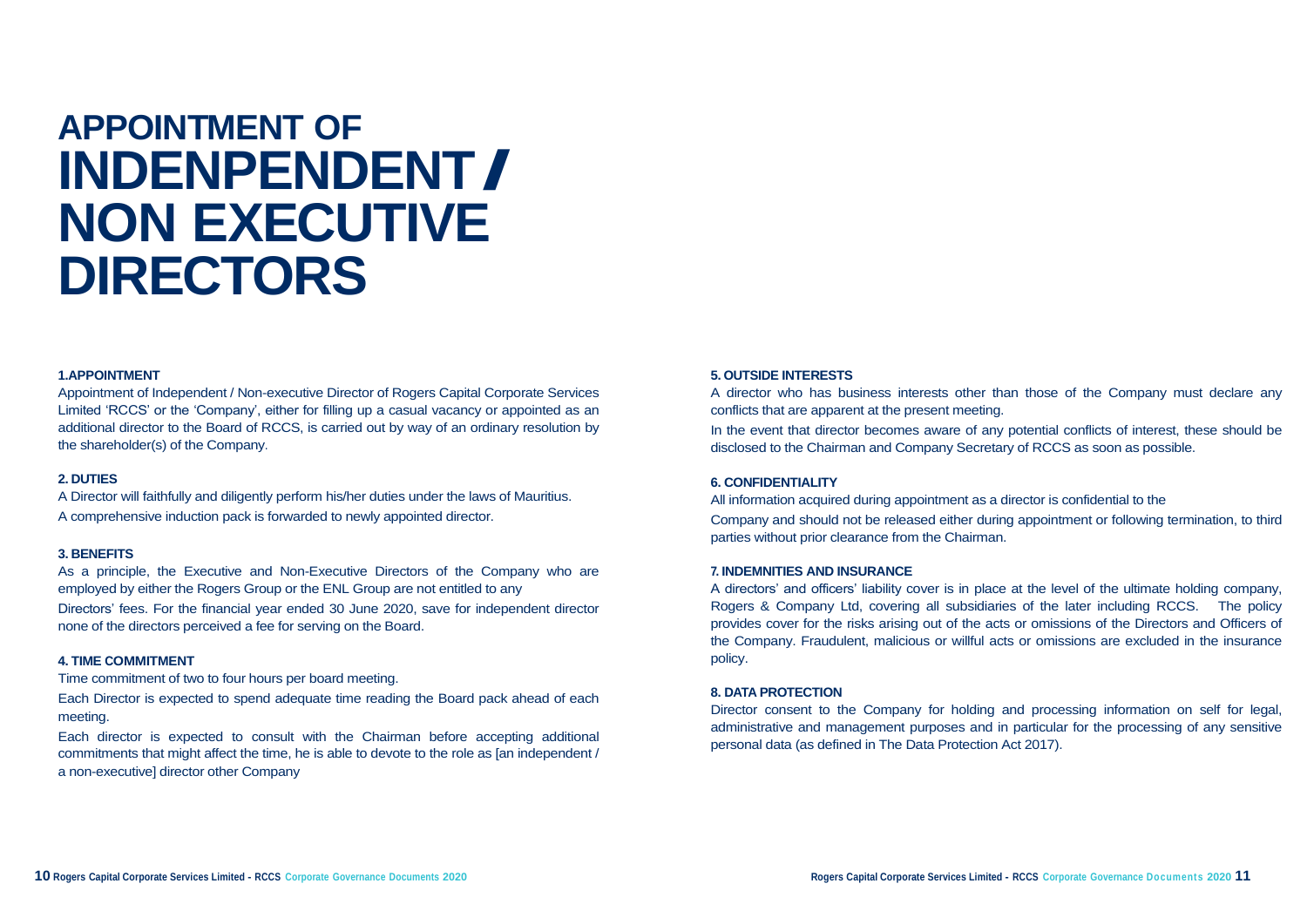### **NOMINATION PROCESS**

### **INTERNAL AUDIT**

#### Whereas:

- 1) 'RCCS' means Rogers Capital Corporate Services Limited;
- 2) 'RCL' means Rogers Capital Ltd;
- 3) 'CGC' means Corporate Governance Committee;
- 4) 'Board' means board of directors of RCCS; and
- 5) FSC means the Financial Services Commission.

The internal audit function is outsourced to the Risk Management & Audit Department of Rogers, an independent function operating within <sup>a</sup> framework which audits the adherence of processes and controls to the policies and guidelines of Rogers where applicable, and those specific to the Company, where applicable. Details of the audit team can be assessed on the following link: https:[//www.rogers.mu/content/internal-audit](http://www.rogers.mu/content/internal-audit)

Nomination Process AS IS:

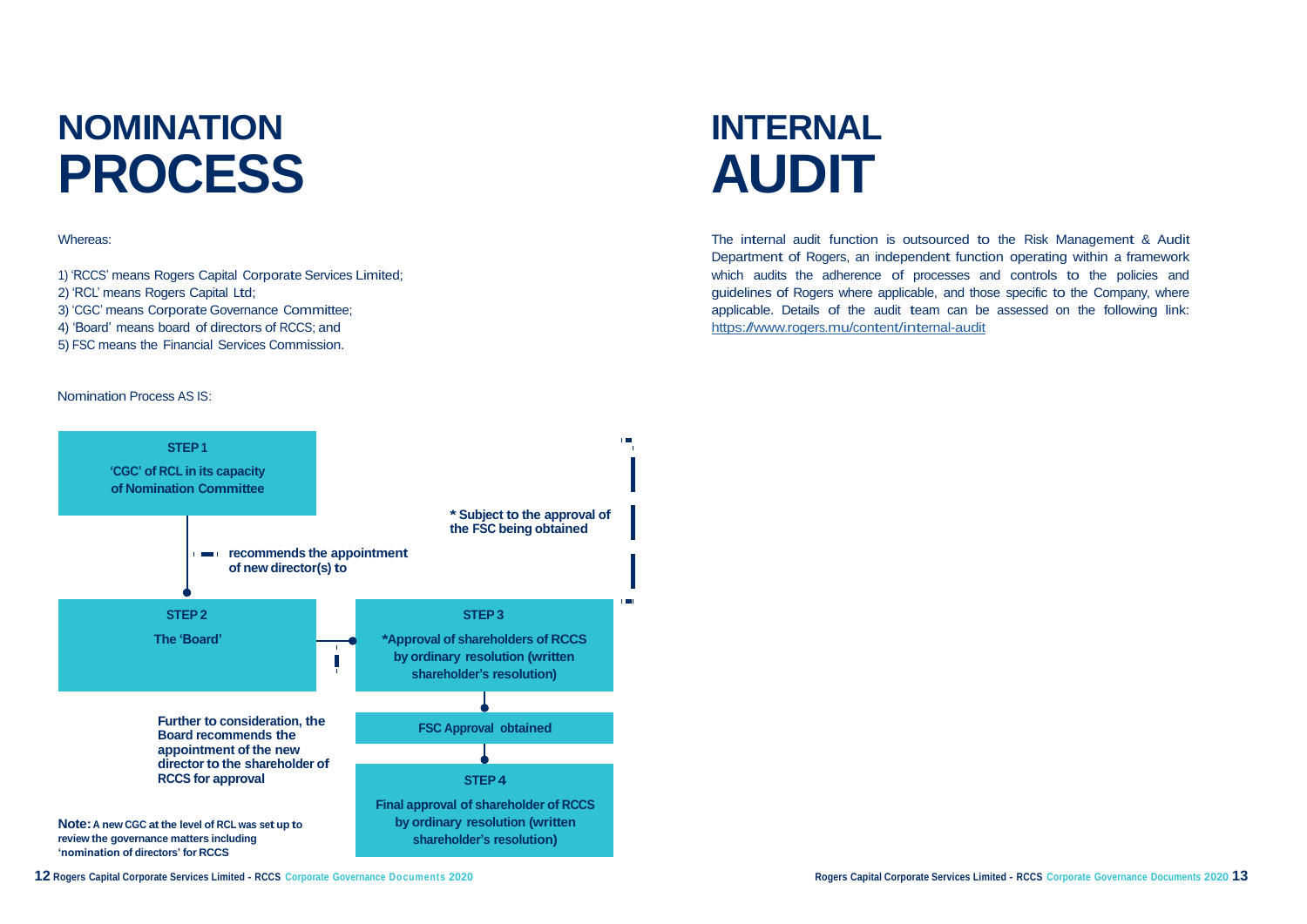# **COMMITTEES 03**

# **POSITION STATMENTS AND PROFILES**



Details of the Governance Committees can be assessed on the following link: <https://www.rogerscapital.mu/wp-content/uploads/2020/11/Corporate-Governance-Committee.pdf>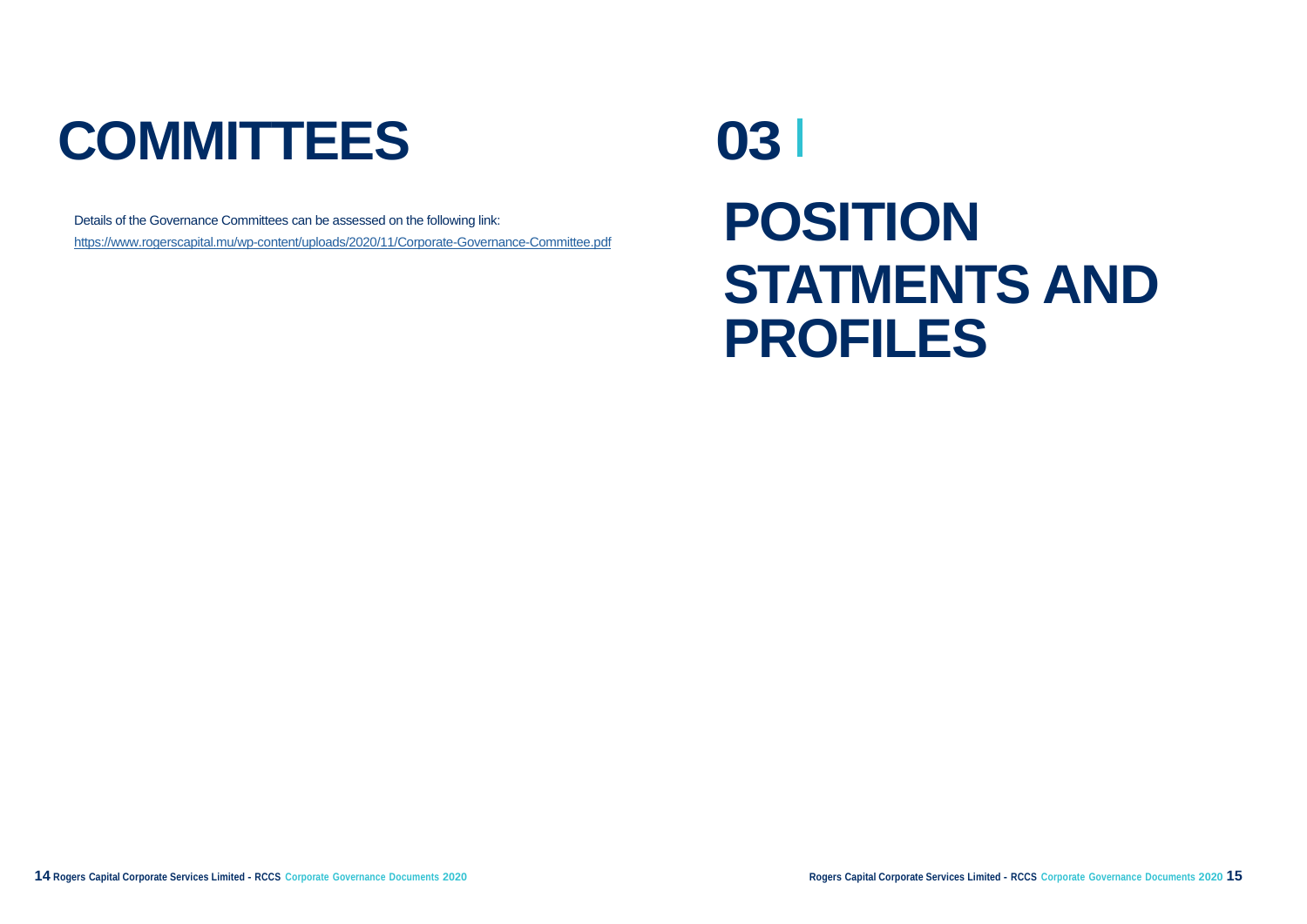### **POSITION STATEMENT OF CHAIRPERSON**

#### **1.0 MEETINGS**

- 1.1 Chairs effectively board and shareholder meetings and encourages attendance at such meetings.
- 1.2 Organises regular and frequent board meetings.
- 1.3 Agrees the Board agenda with the MD and Company Secretary, which addresses current and forward concerns of the business as well as strategic matters.
- 1.4 Ascertains the Board's committees are properly structured, mandated and composed.
- 1.5 Ensures that directors receive accurate, timely and clear information to enable the Board to take sound decisions, monitors effectively and provides advice to promote the success of the organisation.
- 1.6 Encourages effective discussion on complex or contentious issues at board meetings.
- 1.7 Ascertains that the decisions taken by the Board are executed.
- 1.8 Promotes constructive relations between the executive and non-executive directors.

#### **2.0. INDUCTION, DEVELOPMENT, SUCCESSION AND PERFORMANCE EVALUATION**

- 2.1 Ascertains that new directors receive a formal induction programme.
- 2.2 Identifies the development needs of directors and procures that adequate training facilities are provided.
- 2.3 Enhances directors' confidence and encourages them to speak up and make an active contribution at meetings.
- 2.4 Oversees a formal succession plan for the Board, MD and certain senior management appointments such as the Chief Finance Officer.
- 2.5 Procures that the performance of the Board and its committees is evaluated periodically and acts on any weaknesses identified. Where appropriate, through the Nomination Committee, revisits the composition of the Board.

#### **3.0. RELATIONS WITH SHAREHOLDERS**

3.1 Ensures effective communication with shareholders to understand their issues and concerns.

#### **4.0. OTHER MATTERS**

- 4.1 Sets the ethical tone for the Board and the Company.
- 4.2 Holds regular briefings with the MD, the Company Secretary, and members of the executive management as appropriate, to ensure that he is fully informed about all issues on which the Board will have to make a decision.
- 4.3 With the Nomination Committee, initiates change and plans succession in Board appointments (except that of a successor as Chairman) subject to Board and shareholders' approval.
- 4.4 Ensures an appropriate balance is maintained between the interests of shareholders and other stakeholders (employees, customers, suppliers and the community).
- 4.5 Ensures the long-term sustainability of the business.

Builds and maintains stakeholders trust and confidence in the Company and in conjunction with the MD, represents the Company to key stakeholders.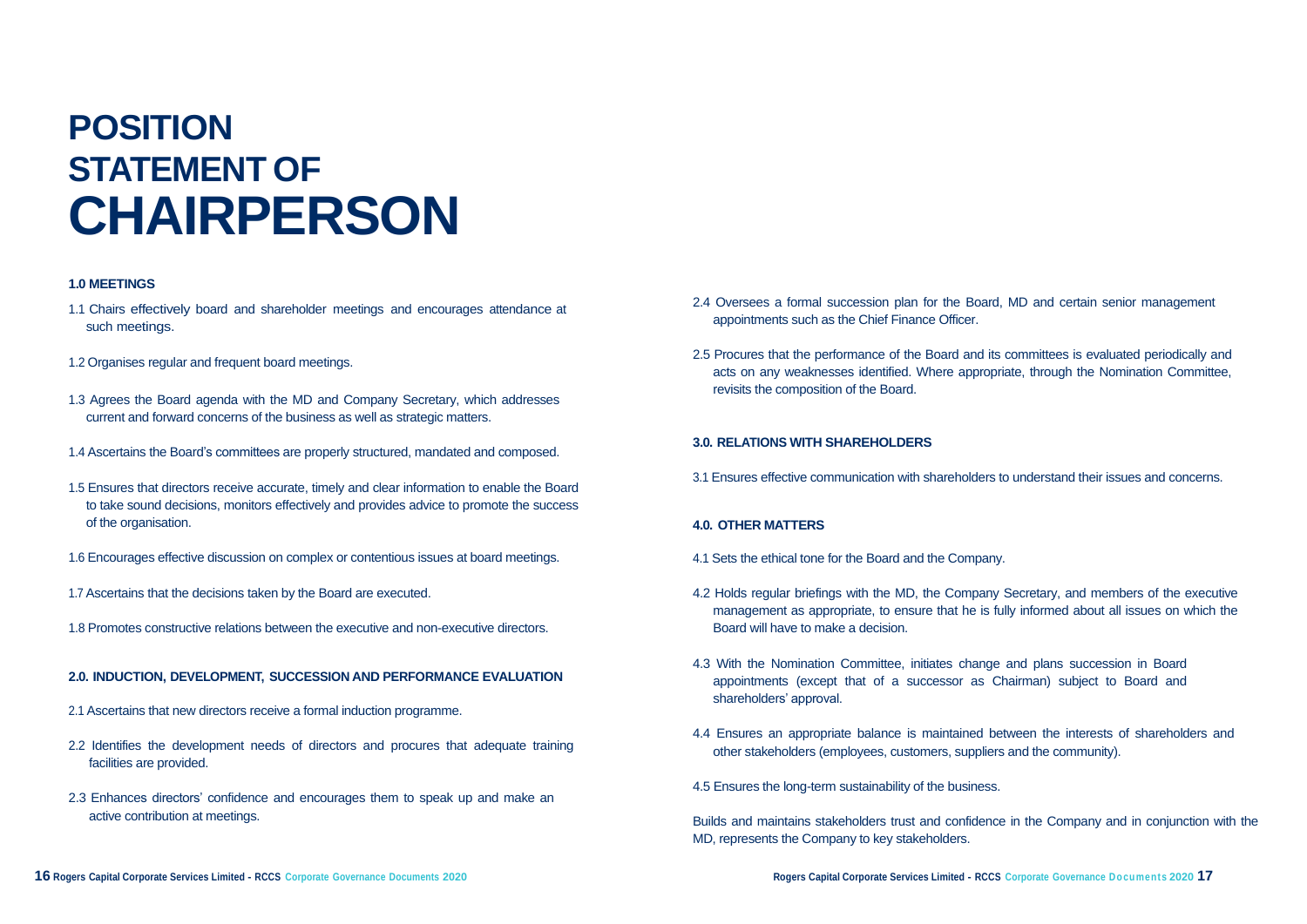### **POSITION STATEMENT OF COMPANY SECRETARY**

- 1. Ensures that the organisation complies with its constitutive documents and all relevant statutory and regulatory requirements, Code of Ethics and internal policies approved by the Board;
- 2. Guides the Board on how its responsibilities should be properly discharged in the best interests of the organisation;
- 3. Develops the agenda of the Board and Committee meetings, as well as Notice of Annual Meeting of Shareholders, in consultation with the Chairman and the MD;
- 4. Circulates agendas and any supporting papers as part of a Board pack in good time to the Board and its committees;
- 5. Ascertains that quorum of meetings is present;
- 6. Takes minutes of Board and Committee meetings (if any) and circulating the draft minutes in a timely manner to all relevant members;
- 7. Ensures that meetings and resolutions of the Board and Annual Meeting of Shareholders are properly convened, held and passed in accordance with the Company's constitutive documents as well as relevant statutory and regulatory requirements;
- 8. Maintains interests register, conflict of interest register and related party transactions register;
- 9. Ensures that the procedure for the appointment of directors is properly carried out;
- 10.Assists in the proper induction of directors and assess the specific training needs of directors/executive management;
- 11.Provides comprehensive practical support and guidance to directors;
- 12. Devises relevant timelines, checklists and any compliance documents with regard to ad-hoc projects of the organisation;
- 13. Liaises with relevant regulatory bodies as and when required;
- 14. Drafts reports as required by law, including corporate governance report to include in the Annual Report of the organisation; and
- 15. Communicates with shareholder(s) and ensure that due regard is paid to their interests.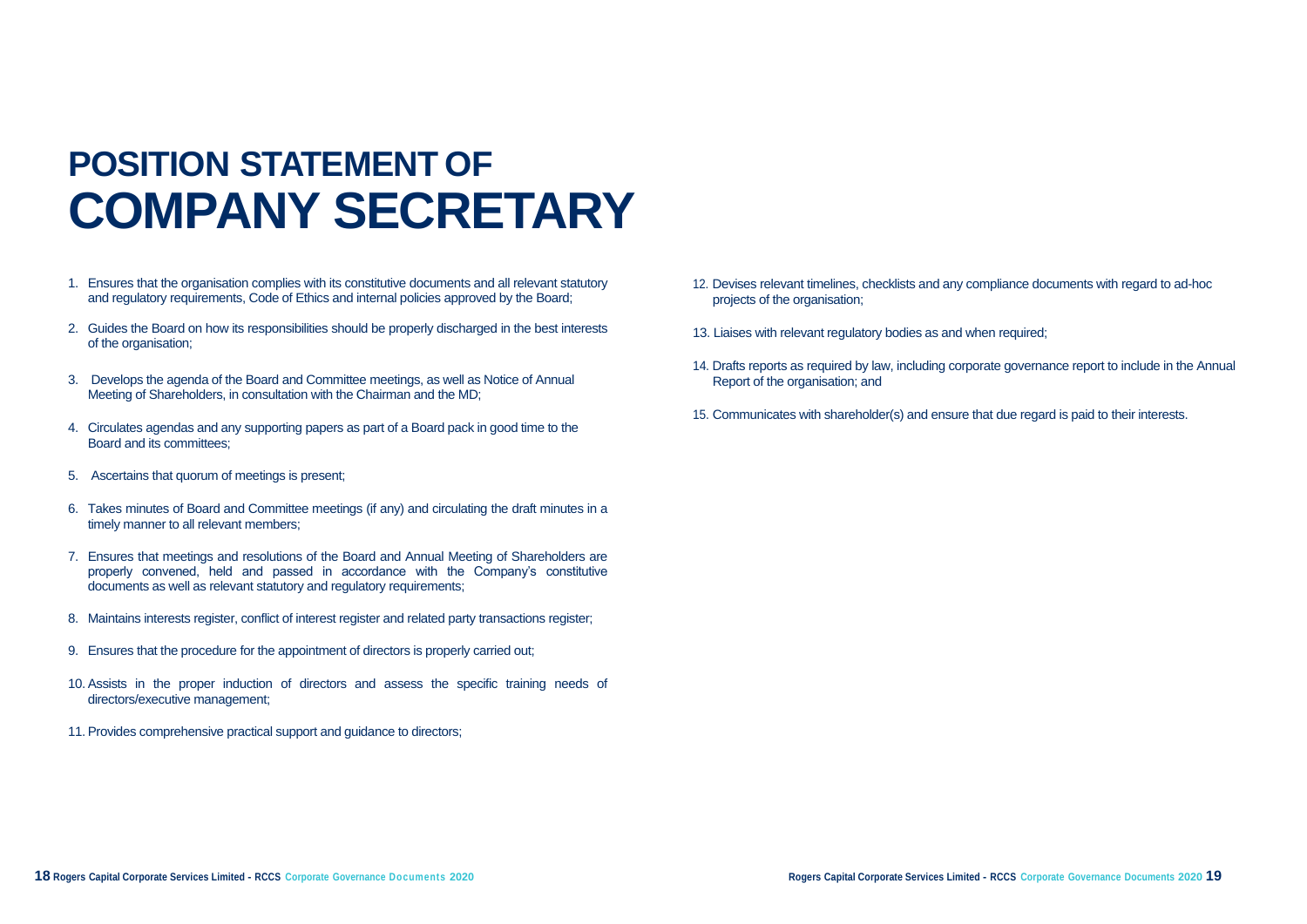## **PROFILE OF DIRECTORS**



#### **AH CHING, Cheong Shaow Woo** *Non-Executive Director (Born in 1967)*

Appointed on February 02, 2017

#### *SKILLS*

- Board Matters
- Accounting Skills
- Business Skills
- **Financial Skills**
- Financial Reporting Skills
- Entrepreneurial Skills
- Risk and Audit
- Strategic Dimension
- Knowledge of FinTech Business
- International Exposure

#### *QUALIFICATIONS*

- Member of the Chartered Institute of Management Accountants (CIMA)
- Member of the Chartered Institute of Bankers UK (ACIB)

#### *Continuing Professional Development*



### **BHOYROO, Mohammad Yashinn**

### *Non-Executive Director (Born in 1971)*

Appointed on May 13, 2019

#### *SKILLS*

- Board Matters
- Business Skills
- **Financial Skills**
- 
- Risk and Audit
- 
- 
- 
- Taxation

• Accounting Skills • Financial Reporting Skills **Strategic Dimension** • Knowledge of Fintech Business • International Exposure

#### *QUALIFICATIONS*

• Diplome Comptable d'Universite (Institut des Techniques Economiques et Comptables, Toulouse) • Diplome d'Etudes Superieures Comptables et Financieres (Institut des Techniques Economiques et Comptables,

- 
- 
- Toulouse)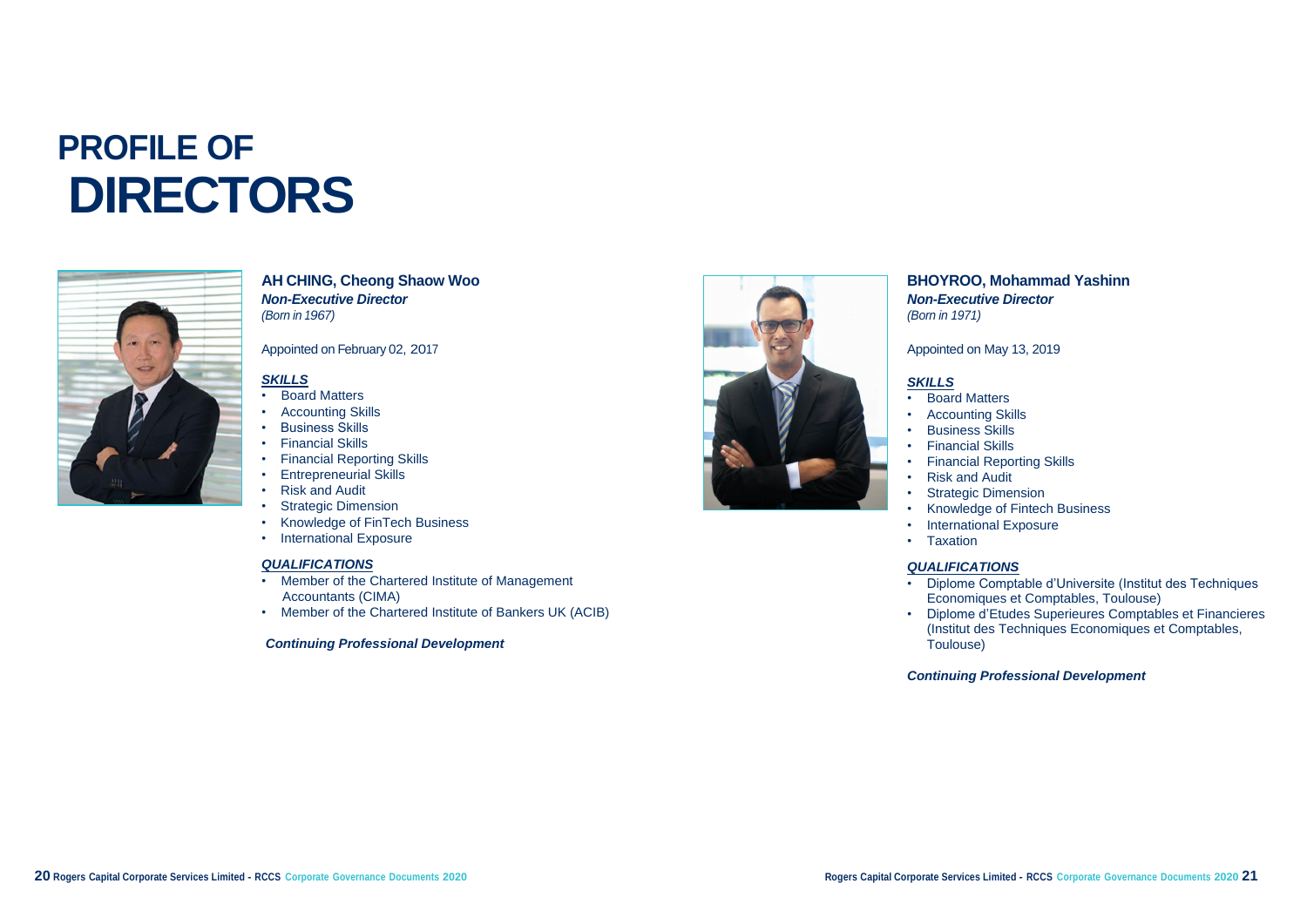

#### **CHUNG TICK KAN, Georges** *Non-Executive Director (Born in 1951)*

Appointed on September 27, 2005

#### *SKILLS*

- Board Matters
- Governance Skills
- HR Skills
- Legal Skills
- 
- Board Matters
- **Business Skills**
- Financial Skills
- HR Skills
- Entrepreneurial Skills
- Sports Governance
- Strategic Dimension
- Knowledge of FinTech Business

#### *QUALIFICATIONS*

• Master in Economics

#### **Continuing Professional Development**

• Sensitise on KPIs



#### **CORNEILLET, Virginie Anne** *Non-Executive Director*

*(Born in 1972)*

Appointed on June 13, 2016

#### *SKILLS*

• Communication Skills

#### *QUALIFICATIONS*

• Maitrise en Droit des Affaires, Université Paris V (France)

#### **Continuing Professional Development**

• Competition Law Seminar • The National Code of Corporate Governance for Mauritius

• Cybersecurity Workshops

- 
- (2016)
	-
- Data Privacy Seminar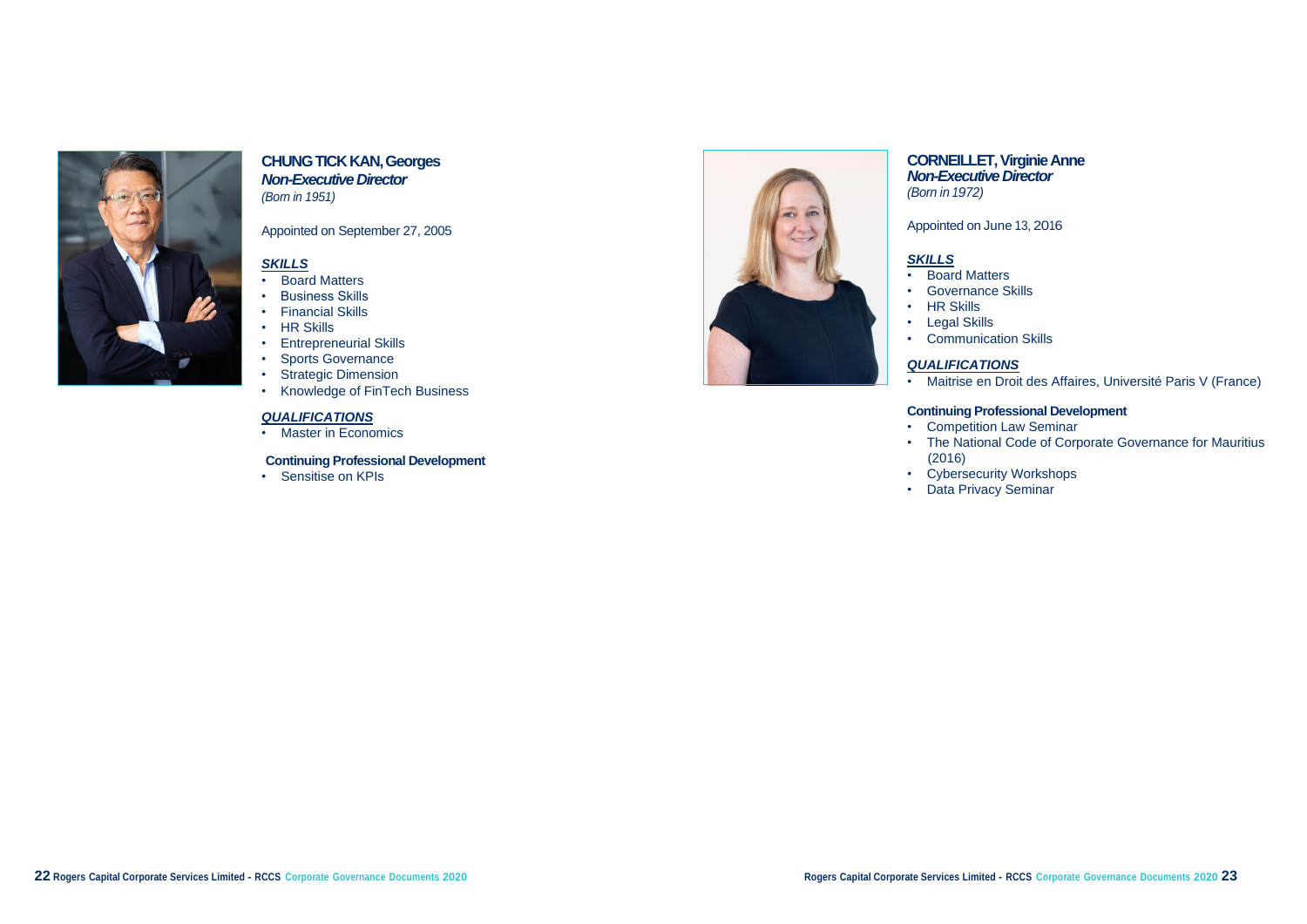

#### **ESPITALIER-NOEL, Marie Hector Philippe** *Chairman & Non-Executive Director (Born in 1965)*

Appointed on May 29, 2015

#### *SKILLS*

- Board Matters
- Business Skills
- Governance Skills
- Financial Skills
- HR Skills
- Communication Skills
- **Entrepreneurial Skills**
- Risk and Audit
- Strategic Dimension
- Knowledge of FinTech Business
- International Exposure
- Actuarial Skills
- Taxation

• Fellow of the Institute of Chartered Accountants of Ireland. • Society of Trust and Estate Practitioners

#### *QUALIFICATIONS*

- BSc in Agricultural Economics (University of Natal, South Africa)
- MBA (London Business School)

#### **Continuing Professional Development**

• Workers' Right Act – March 2020



#### **JINGREE, Jayechund** *Non-Executive Director (Born in 1947)*

Appointed on February 27, 1993

#### *SKILLS*

- Board Matters
- Business Skills
- Financial Skills • HR Skills
- 
- 
- 

• Entrepreneurial Skills • Strategic Dimension • Knowledge of Fintech Business

#### *QUALIFICATIONS*

- 
-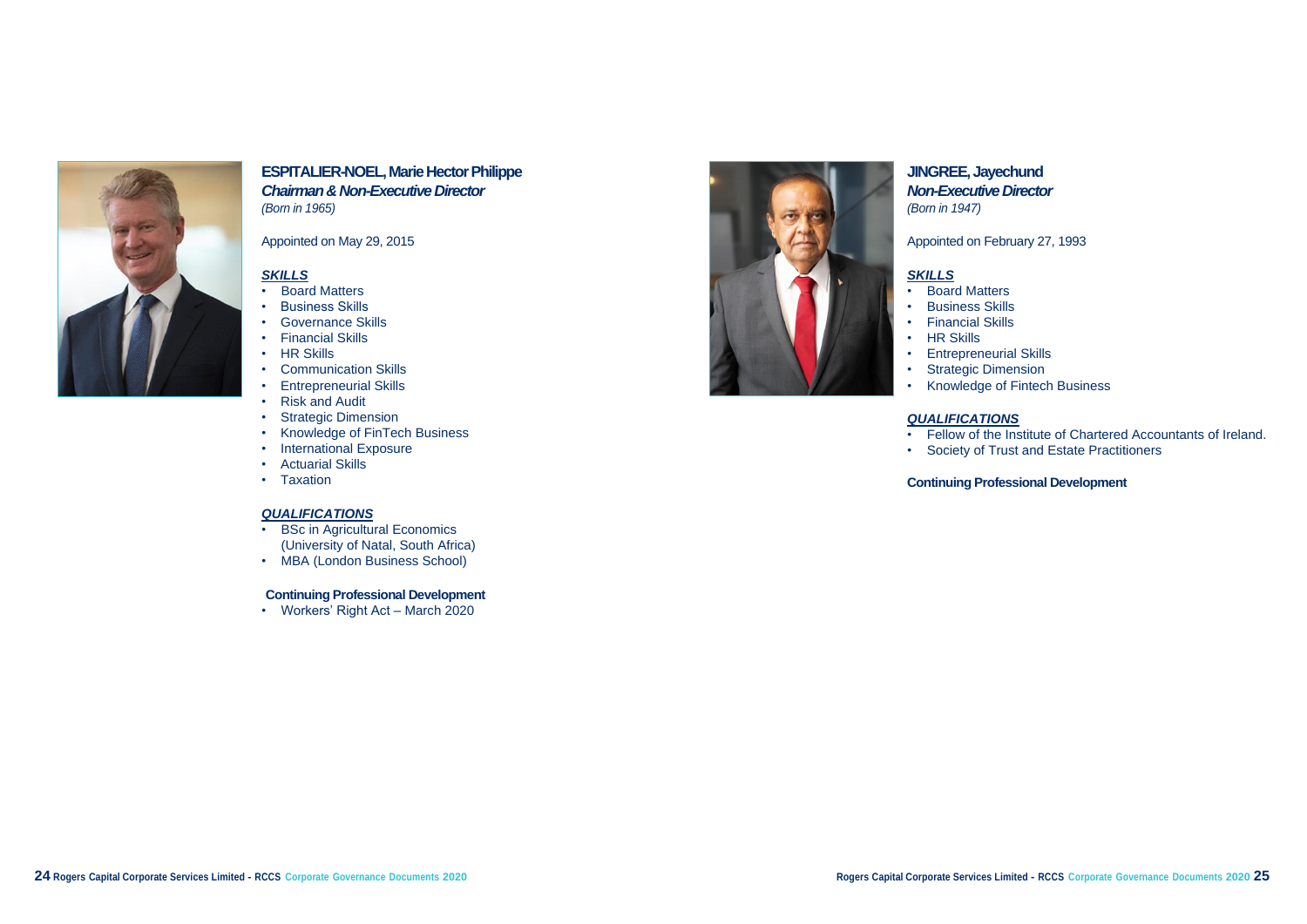

#### **NATHOO, Roshan** *Executive Director (Born in 1970)*

Appointed on February 08, 2019

#### *SKILLS*

- Board Matters
- **Accounting Skills**
- Business Skills
- Governance Skills
- Financial Skills
- HR Skills
- Communication Skills
- Entrepreneurial Skills
- Risk and Audit
- Strategic Dimension
- International Exposure
- Taxation

#### *QUALIFICATIONS*

- Fellow, of the Association of Chartered Certified Accountants (FCCA)
- Member of the Chartered Institute of Management Accountants (ACMA)
- Member of the Society of Trust and Estate Practitioners (TEP)

- Competition Law Seminar
- AML/CFT Training organised by Compliance Officer of Rogers Capital - Corporate
- Presentations on Customer Centricity, Behavioural Patterns, and Taxation in 2018 and 2019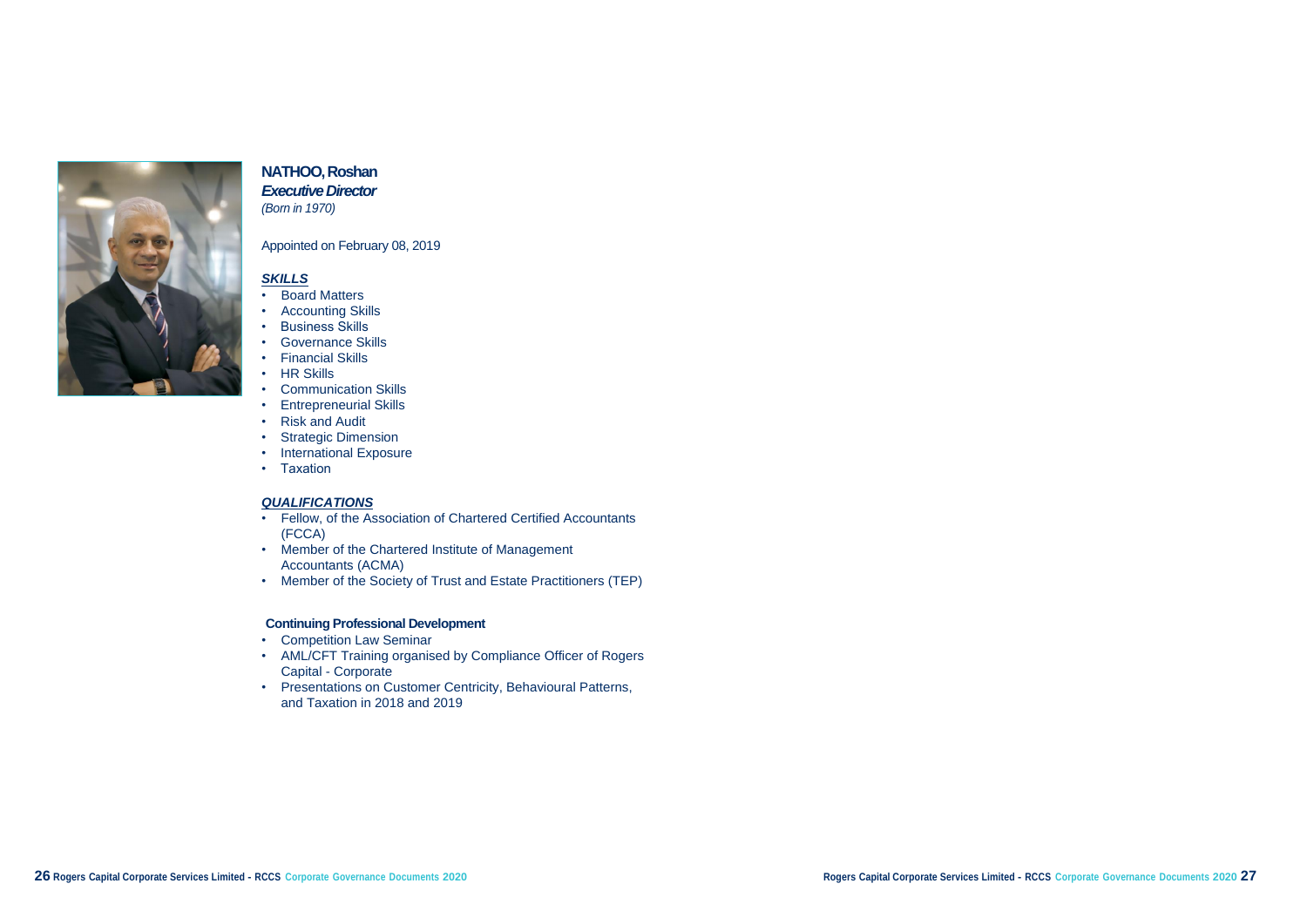

#### **NDJEMBA ABESSOLO, JeanPaul** *Independent Director*

*(Born in 1974)*

#### Appointed on July 01, 2019

#### *SKILLS*

- Accounting/Financial
- Internal Audit and Risk Management
- Board Matters
- Communication Skills
- Entrepreneurial Skills
- Knowledge of Fintech business
- International Exposure
- Taxation
- Strategic
- **Banking**
- Managerial Experience
- Leadership

#### *EXPERIENCE*

**Entrepreneurial Skills Strategic Dimension** • Knowledge of Fintech Business • International Exposure

- He is the current Partner and Managing Director of Matha Capital Cote d'Ivoire;
- He was Executive Director and Country Head of Global Banking for Standard Chartered Bank Cote d'Ivoire, overseeing Corporate, Investment and Institutional Banking, Treasury and Transaction Banking; In addition, he held senior positions in Banking in Cameroon, Singapore, Vietnam and Mauritius.
- Graduated from The George Washington University with degrees in Finance and Economics;
- Solid experience in many areas of Banking including Corporate and Investment Banking, Financial Markets, Transaction Banking and Governance;



#### **RUHEE, Ashley Coomar Director and Chief Executive Officer – Fin Tech** *(Born in 1977)*

Appointed on August 22, 2019

#### *SKILLS*

• Business Skills

- Board Matters
- Accounting Skills
- Financial Skills
- HR Skills
- Communication Skills
- 
- 
- 
- 

#### *QUALIFICATIONS*

- -
- 

• First Degree – Mathematics and Physics (Faculté des Sciences de Luminy, Marseilles) • Masters In Engineering – Automatic Control, Electronics and Computer Engineering with specialisation in Real Time Engineering and Systems (Institut National des Sciences Appliquées, Toulouse) • Executive education programmes at London Business School, INSEAD and IMD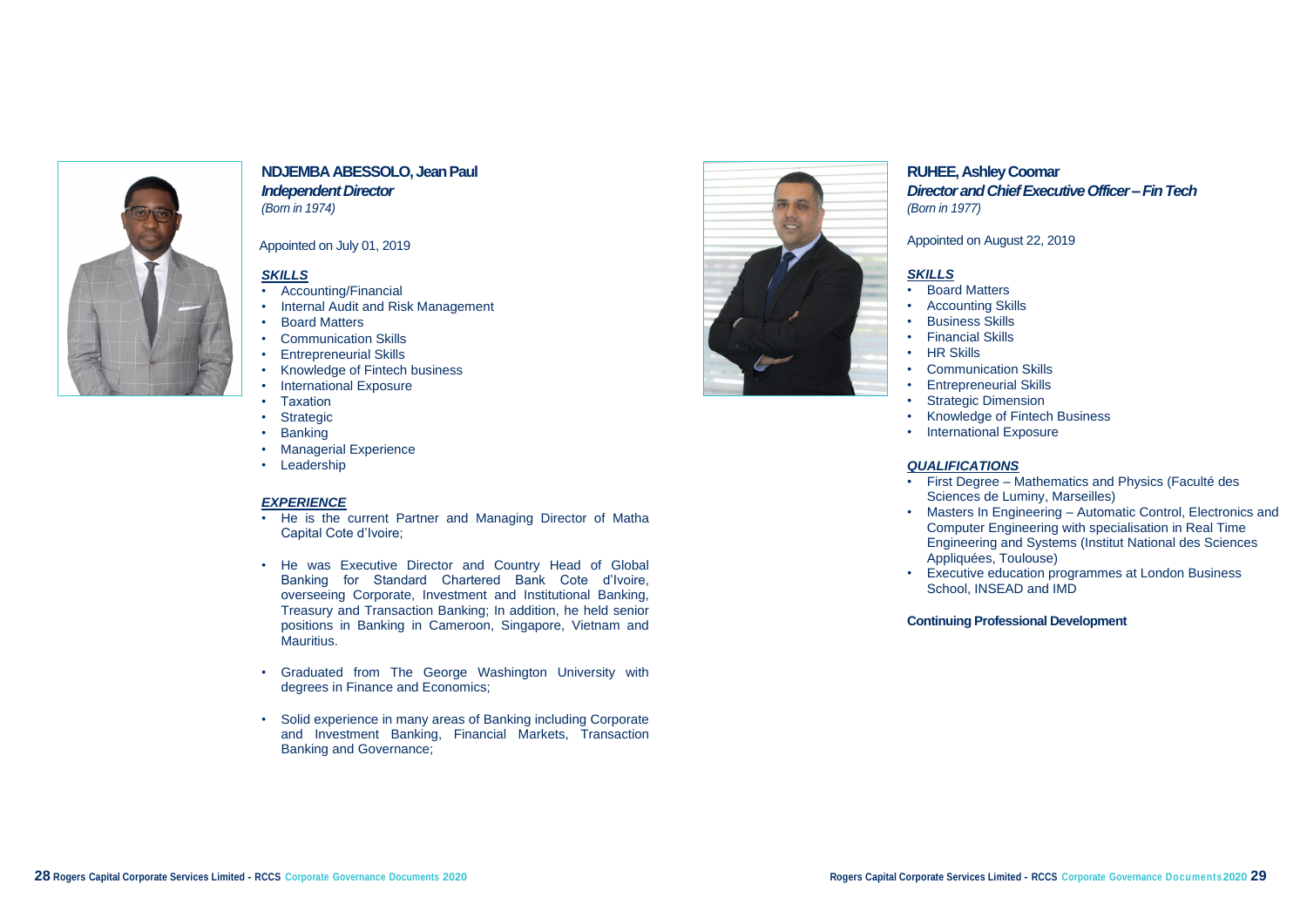### **PROFILE OF COMPANY SECRETARIES**



#### **AH-LIN, Sharon**

*Company Secretary (Born in 1980)*

#### Appointed on 04 October 2018

#### *SKILLS*

- Board Matters
- Company Secretarial, Governance and Compliance Skills
- **Business Skills**
- HR Skills
- Communication Skills
- Entrepreneurial Skills
- **Strategic Dimension** Knowledge of Fintech, Hospitality, Logistics and Property businesses

#### *QUALIFICATIONS*

- BA (Hons) Business Law and International Business (University of North London)
- Chartered Secretary, ACIS (ICSA: The Governance Institute)

#### **Continuing Professional Development**

- New Workers' Rights Act 2019 by Juristconsult Chambers
- Continuous Professional Development courses with ICSA: The Governance Institute



#### **SEEPURSAUND, Kunal** *Company Secretary*

*(Born in 1982)*

Appointed on March 08, 2017

#### *SKILLS*

• Company Secretarial Skills

- Board Matters
- Governance Skills
- 
- HR Skills
- Legal Skills
- businesses

• Knowledge of Fintech, Hospitality, Logistics and Property

#### *QUALIFICATIONS*

• LLB and Barrister-at-law (Mauritius)

#### **Continuing Professional Development**

• New Workers' Rights Act 2019 by Juristconsult Chambers • Continuous Professional Development courses with ICSA: The

- 
- Governance Institute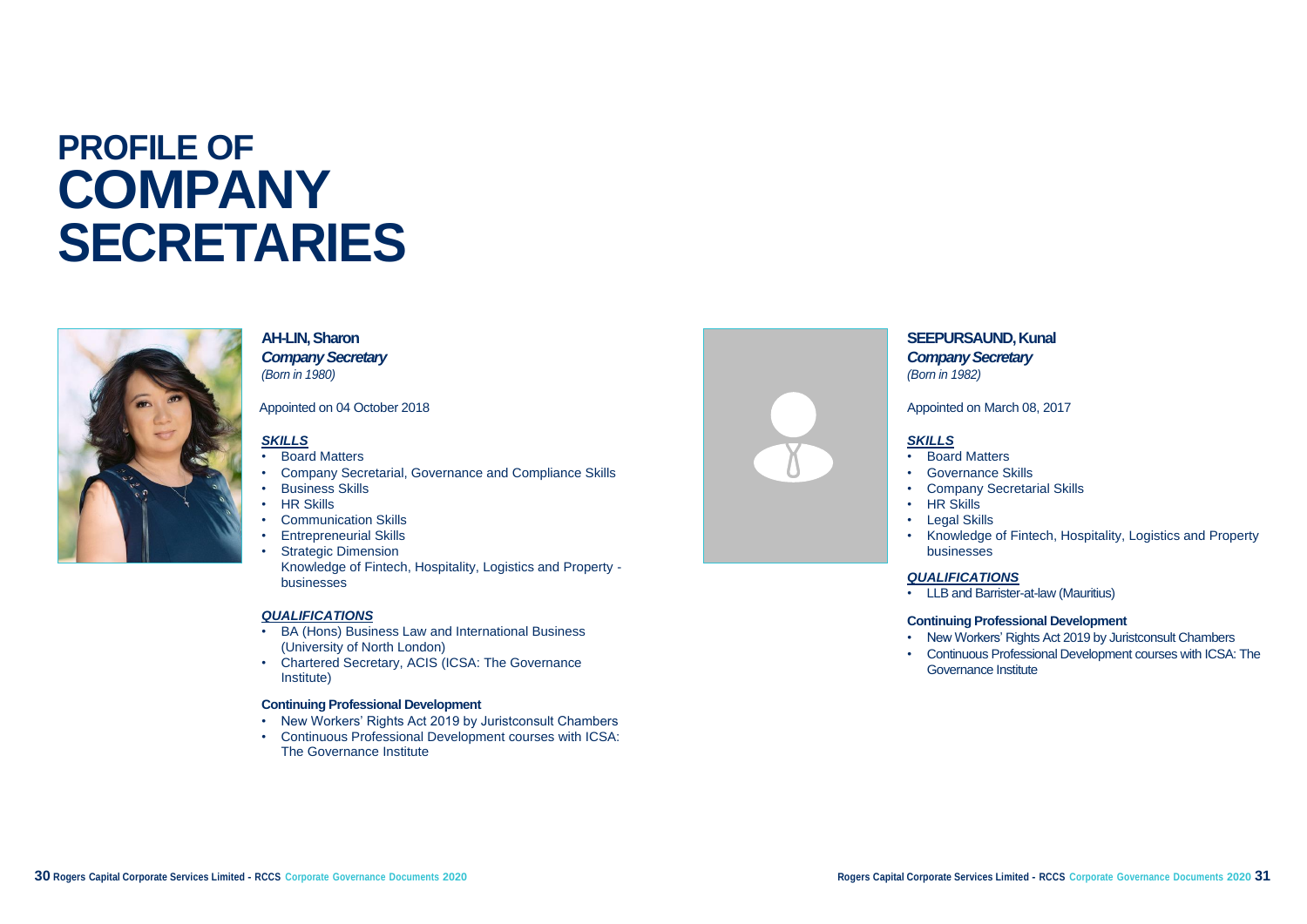# **04 OTHERS**

### **CODES OF ETHICS**

As <sup>a</sup> subsidiary of Rogers & Co, Rogers Capital Corporate Services Ltd has adopted the Code of Ethics of Rogers & Co. The said document can be accessed on the following link: https:[//www.rogers.mu/content/policies](http://www.rogers.mu/content/policies)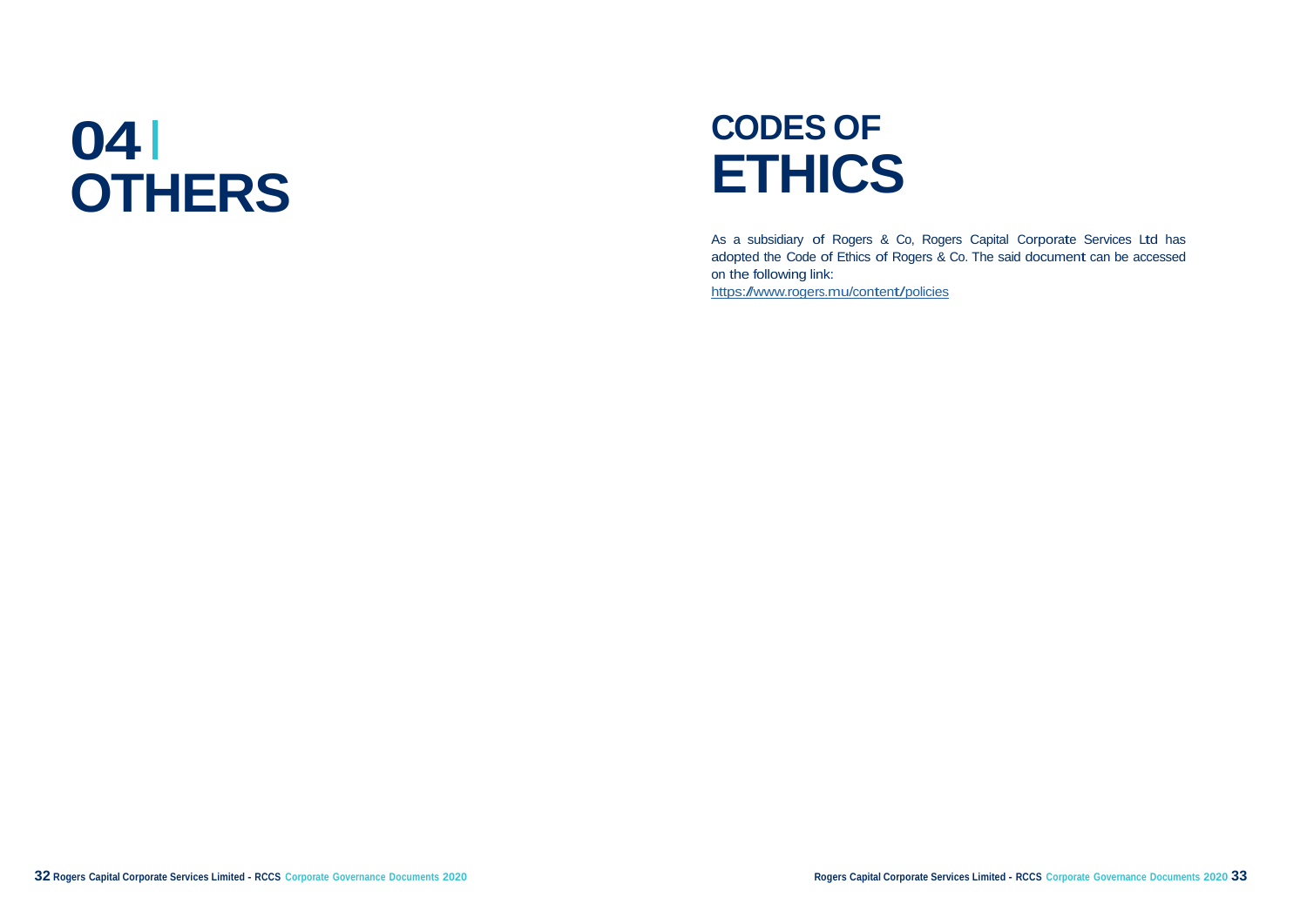Refer to Malpractice Reporting Policy of Rogers & Co.: https:[//www.rogers.mu/content/policies](http://www.rogers.mu/content/policies)

### **WHISTLE BLOWING POLICY**

### **INFORMATION TECHNOLOGY POLICY**

#### **1.OVERVIEW**

The purpose of this policy is to establish acceptable and unacceptable use of electronic devices and network resources at RCCS in conjunction with its established culture of ethical and lawful behaviour, openness, trust and integrity.

RCCS provides computer devices, networks, and other electronic information systems to meet missions, goals, and initiatives and must manage them responsibly to maintain the confidentiality, integrity, and availability of its information assets. This policy requires the users of information assets to comply with company policies and protects the company against damaging legal issues.

#### **2.SCOPE**

All employees, contractors, consultants, temporary and other workers at RCCS, including all personnel affiliated with third parties must adhere to this policy. This policy applies to information assets owned or leased by RCCS, or to devices that connect to RCCS network or reside at a RCCS site.

#### **3. POLICY STATEMENT**

#### 3.1 General Requirements

All employees, contractors, consultants, temporary and other workers at RCCS are responsible for exercising good judgment regarding appropriate use of RCCS resources in accordance with RCCS policies, standards, and guidelines. RCCS resources may not be used for any unlawful or prohibited purpose.

For security, compliance, and maintenance purposes, authorized personnel may monitor and audit equipment, systems, and network traffic per the Audit Policy. Devices that inter- fere with other devices or users on the RCCS network may be disconnected. Information Security prohibits actively blocking authorized audit scans. Firewalls and other blocking technologies must permit access to the scan source